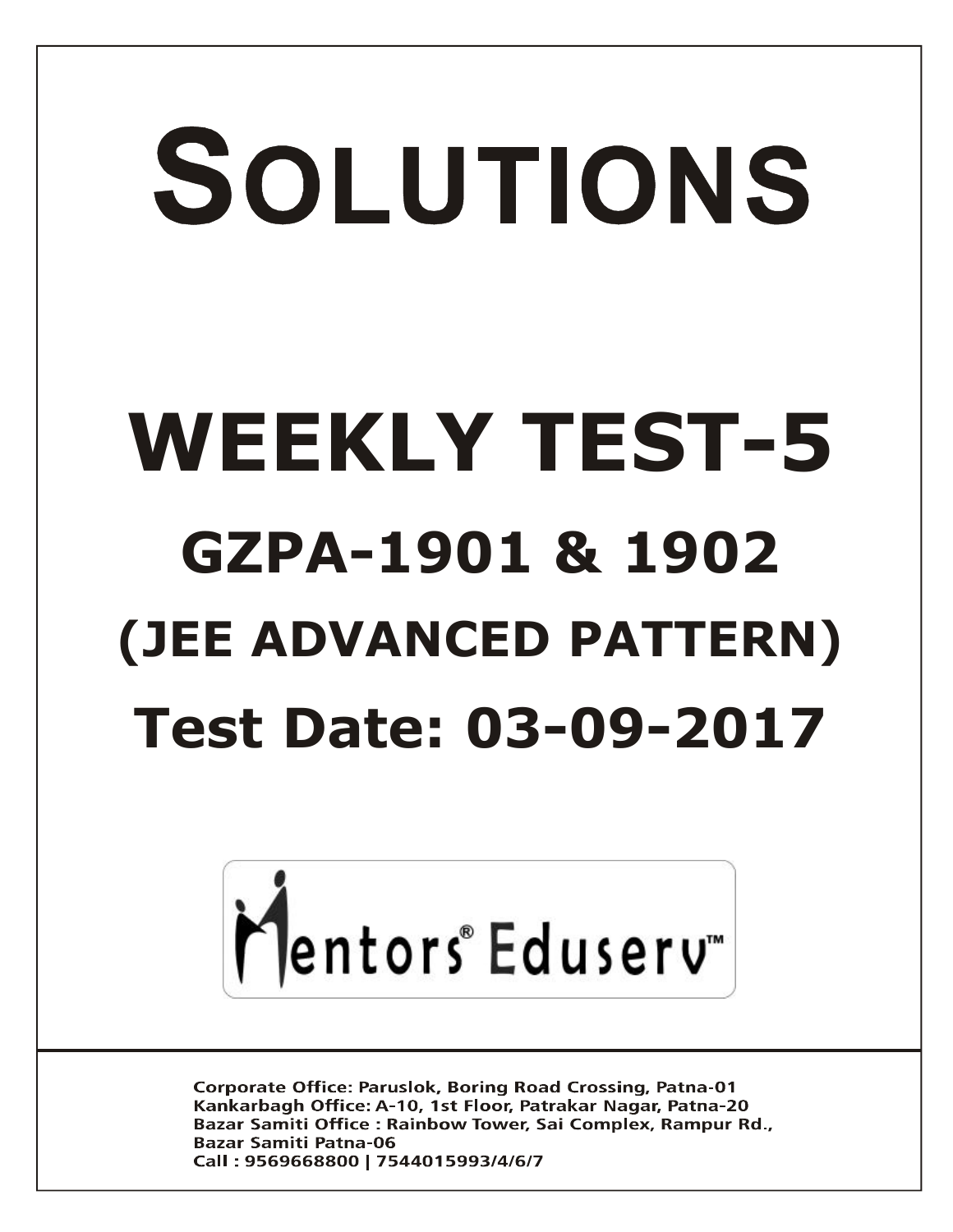| $[2]$ | WT-5 (ADV) GZPA-1901 & 1902_03.09.2017                                                                                                                  |
|-------|---------------------------------------------------------------------------------------------------------------------------------------------------------|
|       | <b>CHEMISTRY</b>                                                                                                                                        |
| 1.    | (B)<br>Let 1 mole of mixture has x mole $N_2O_4$<br>$2 \times 27.6 = x(92) + (1 - x)46;$<br>$x = 0.2$                                                   |
| 2.    | (A)<br>Let mole % of $^{26}$ Mg be x                                                                                                                    |
|       | $\frac{(21-x)25+x(26)+79(24)}{100}$ = 24.31<br>$X = 10 \%$                                                                                              |
| 3.    | (D)<br>Mass of $S_8$ in sample = 160 g;                                                                                                                 |
|       | Mole of $S_8 = \frac{160}{32 \times 8} = 0.625$                                                                                                         |
|       | Number of moles of $O_2$ required =0.625×8<br>Volume of O <sub>2</sub> required = 22.4 $\times$ 5                                                       |
|       | ∴ Vol. of air required = $22.4 \times 5 \times \frac{100}{21} = 533.33$ L                                                                               |
| 4.    | (C)                                                                                                                                                     |
|       | $2Fe(NO_3)_3 + 3Na_2CO_3 \longrightarrow Fe_2(CO_3)_3 + 6NaNO_3$                                                                                        |
|       | 2.5<br>mole<br>3.6                                                                                                                                      |
|       | 1.2<br>mole/stoichiometric coefficient 1.25<br>Limiting reagent is $\text{Na}_2\text{CO}_3$ so moles of NaNO <sub>3</sub> format = 3.6 $\times$ 2 = 7.2 |
|       | % yield = $\frac{6.3}{7.2}$ × 100 = 87.5                                                                                                                |
| 5.    | (A)                                                                                                                                                     |
|       | $4Ca5(PO4)3F + 18SiO2 + 30C \longrightarrow 3P4 + 2CaF2 + 18CaSiO3 + 30CO$                                                                              |
|       | 18 mole $SiO2$ gives 3 mole $P4$                                                                                                                        |
|       | 0.36 mole $\text{SiO}_2$ will give $=\frac{3}{18} \times 0.36 = 0.06$ mole                                                                              |
| 6.    | (D)                                                                                                                                                     |
|       | CO <sub>2</sub> exhaled in 5 minutes = $0.667 \times 5 = 3.33$ g<br>moles of $CO2 = 0.0756$ mole                                                        |
|       |                                                                                                                                                         |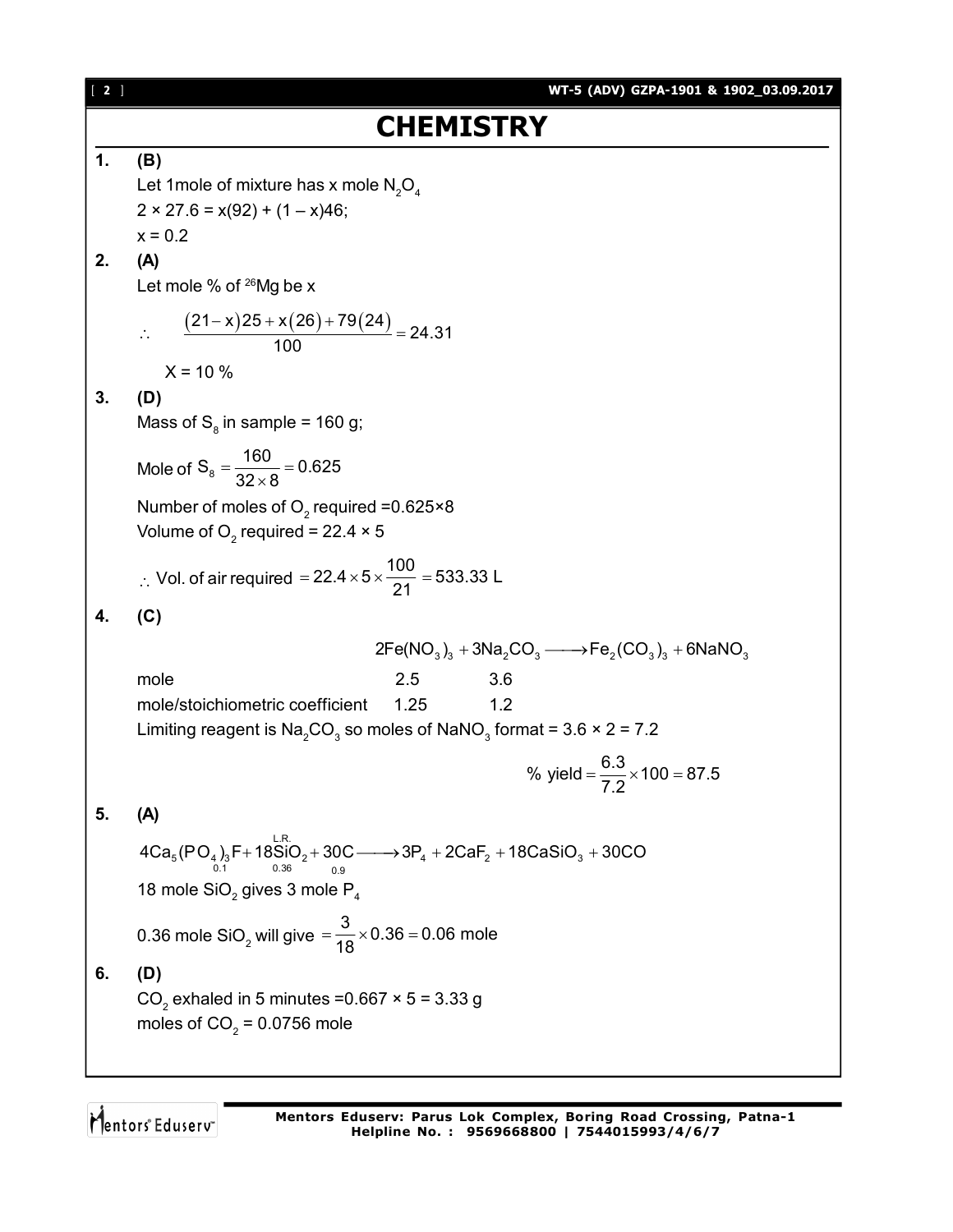#### **WT-5 (ADV) GZPA-1901 & 1902\_03.09.2017** [ **3** ]

moles of KO<sub>2</sub> consumed = 0.0756 mole  
\nmass of KO<sub>2</sub> consumed = 5.38 g  
\n**7.** (C)  
\n
$$
n_{Q_2} = \frac{0.112}{32}; n_{A_2Q} = 0.112 \times \frac{2}{32} = 0.007
$$
\nMass of Ag<sub>2</sub>O = 232 × 0.007 = 1.624  
\n% of Ag<sub>2</sub>O = 232 × 0.007 = 1.624  
\n**8.** (A,B)  
\n(A) 46g of 70%  $\frac{W}{V}$  HCOOH(d<sub>solution</sub> = 1.4g/mL) 70%  $\frac{W}{V}$  HCOOH —→70g HCOOH in  
\n100 mL solution.  
\nMass of solution = 1.4×100=140g So, in 140g solution, mass of HCOOH = 70g in 46g, mass  
\nof HCOOH =  $\frac{70}{140}$  × 46 = 23g  
\n(B) 10M HCOOH —→10mole HCOOH in 1000 mL solution mass of solution=1000g  
\nMass of HCOOH = 10×46 = 460g  
\nSo in 50g solution mass of HCOOH =  $\frac{460}{1000}$  × 50 = 23g  
\n(C) 25%  $\frac{W}{W}$  HCOOH —→25gHCOOH in 100g solution.  
\nSo in 50g solution, mass of HCOOH = 12.5 g  
\n**9.** (A, D)  
\n10. (A,C,D)  
\n11. (A), (B), (C), (D)  
\nB<sub>2</sub> is limiting reagent.  
\n12. (A)  
\n1 litre of H<sub>2</sub>O<sub>2</sub> 9aq) provide 11.2 litre of O<sub>2</sub> at STP  
\nmoles of O<sub>2</sub> =  $\frac{11.2}{22.4}$  = 0.5  
\n
$$
n_{H_2O_2}
$$
 required = 0.5 × 2  
\n
$$
M_{H_2O_2}
$$
 =  $\frac{H_{H_2O_2}}{V_{subline}}$  = 1M

Mentors Eduserv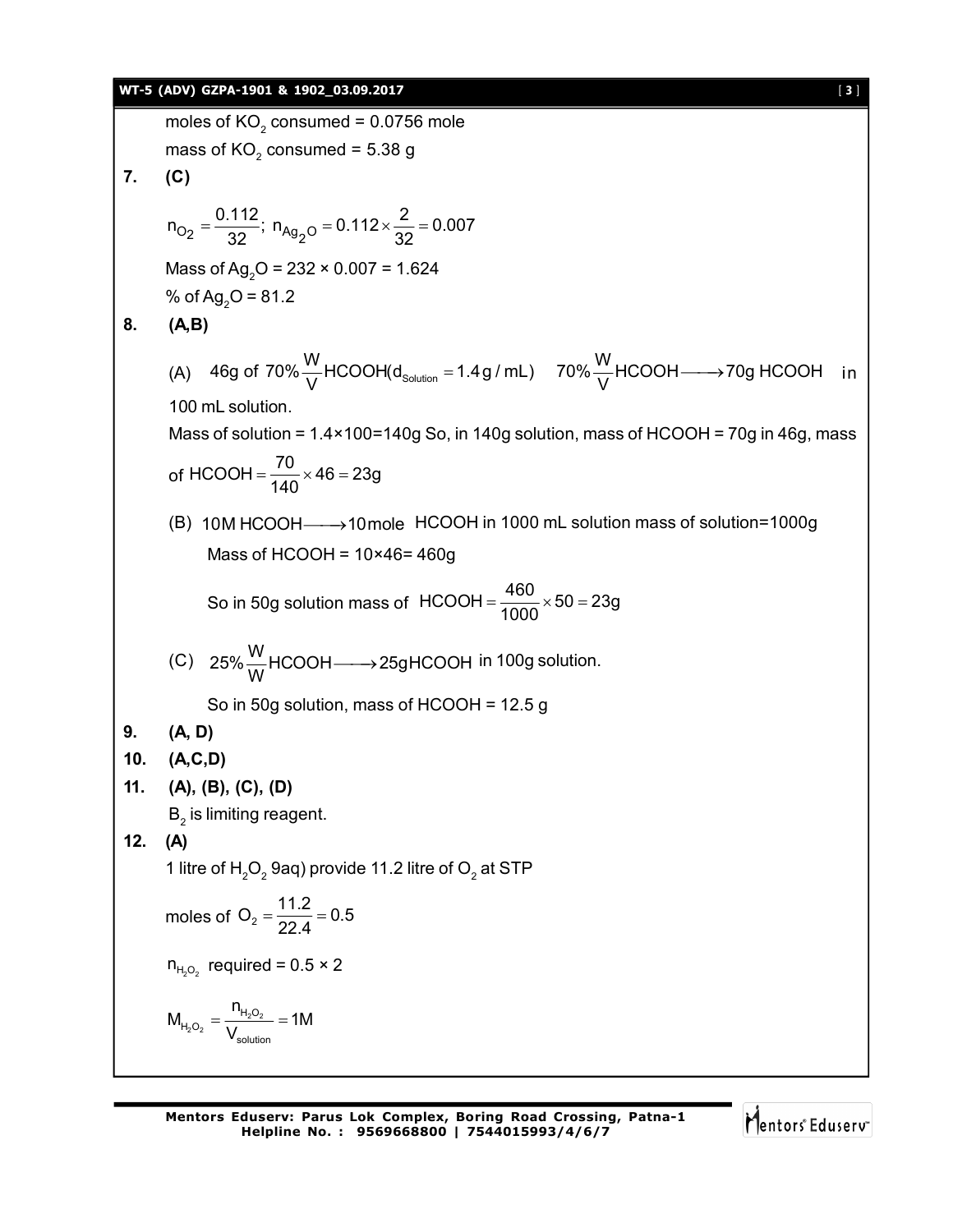| $[4]$ | WT-5 (ADV) GZPA-1901 & 1902_03.09.2017                                                                                                   |
|-------|------------------------------------------------------------------------------------------------------------------------------------------|
| 13.   | (B)                                                                                                                                      |
|       | Strength in percentage means how many g $H_2O_2$ present per 100 mL                                                                      |
|       | $\therefore$ M $\Rightarrow$ 1 and mol. mass of H <sub>2</sub> O <sub>2</sub> = 34                                                       |
|       | ∴ 34g H <sub>2</sub> O <sub>2</sub> present per litre of solution of 3.4 g H <sub>2</sub> O <sub>2</sub> present per 100 mL of solution. |
|       | 14. (B)                                                                                                                                  |
|       | $H_2O + SO_3 \longrightarrow H_2SO_4;$                                                                                                   |
|       | 18g water combines with 80g SO <sub>3</sub>                                                                                              |
|       | $\therefore$ 4.5g of H <sub>2</sub> O combines with 20g of SO <sub>3</sub> .                                                             |
|       | $\therefore$ 100 g of oleum contains 20g of SO <sub>3</sub><br>or 20% free $SO_3$ .                                                      |
| 15.   | (C)                                                                                                                                      |
|       | Initial moles of free $SO3$ present in oleum                                                                                             |
|       | $=\frac{12}{18}=\frac{2}{3}$ moles                                                                                                       |
|       |                                                                                                                                          |
|       | $=$ moles of water that can combines with SO <sub>3</sub><br>moles of free $SO3$ combined with water                                     |
|       | $=\frac{9}{18}=\frac{1}{2}$ moles                                                                                                        |
|       | moles of free SO <sub>3</sub> left = $\frac{2}{3} - \frac{1}{2} = \frac{1}{6}$ mole                                                      |
|       | ∴ volume of free SO <sub>3</sub> at STP = $\frac{1}{6}$ × 22.4 = 3.73L                                                                   |
| 16.   | (C)                                                                                                                                      |
|       | %labelling = $100 + 9 + 4.5 = 113.5$                                                                                                     |
| 17.   | (3)                                                                                                                                      |
|       | $n(H_1^1) = \frac{6}{1} = 6$                                                                                                             |
|       | $n_1$ (p+n+c) = 6 × 2                                                                                                                    |
|       | $n(H_1^3) = \frac{3}{3} = 1$                                                                                                             |
|       | $n_2 (p + n + c) = 1 \times 4$                                                                                                           |
|       | $\frac{n_1}{n_2} = \frac{6 \times 2}{1 \times 4} = 3$                                                                                    |
|       |                                                                                                                                          |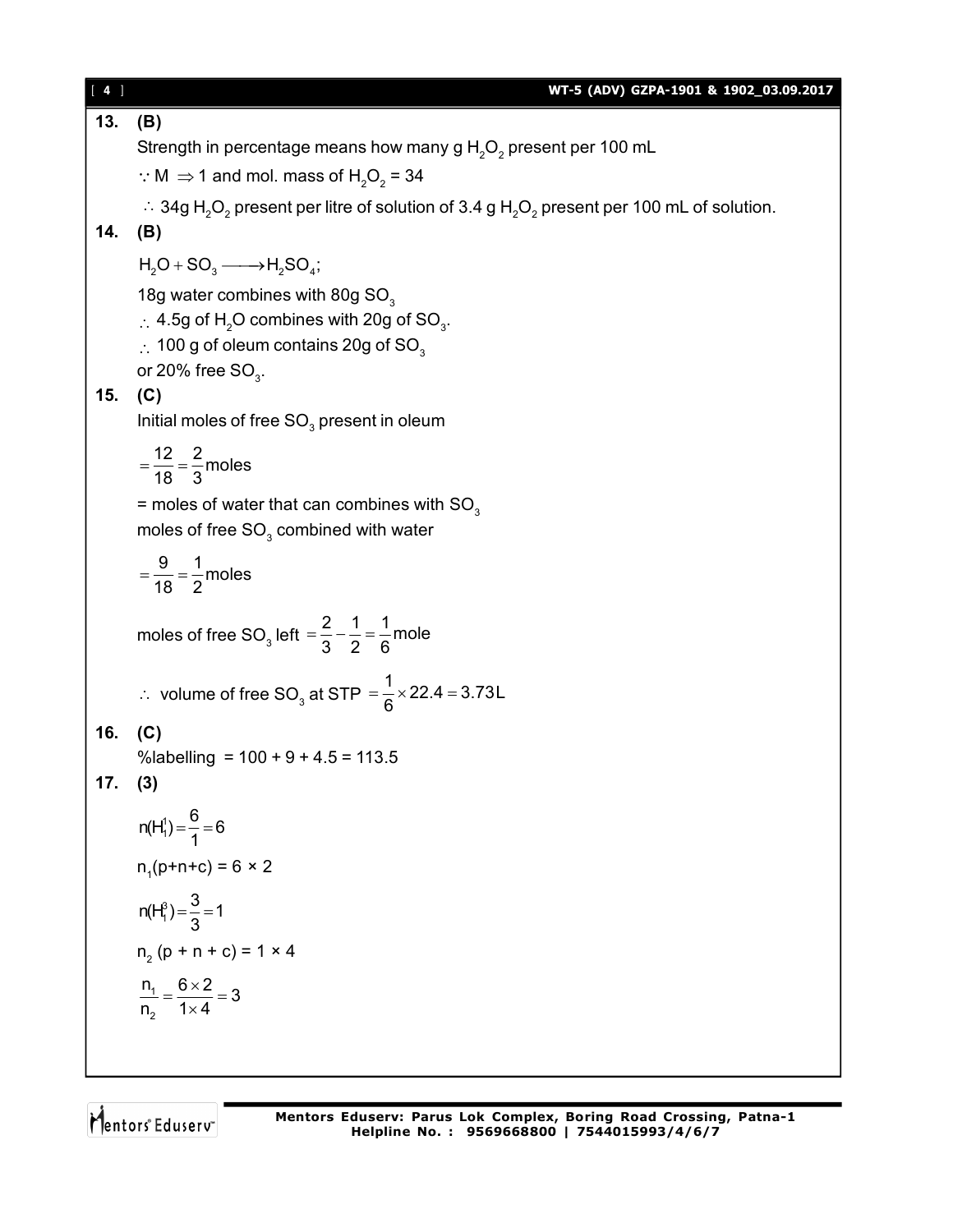#### **WT-5 (ADV) GZPA-1901 & 1902\_03.09.2017** [ **5** ]

18. (2)  
\nTotal moles of H<sub>2</sub>SO<sub>4</sub> = 0.1 mole  
\nTotal volume = 
$$
\frac{150 + 400}{1.25} = \frac{550}{1.25} = 440
$$
  
\n∴ M =  $\frac{0.1}{440} \times 1000 = \frac{1}{4.4} = 0.227M$   
\n19. (3)  
\nZn + 2HCl $\longrightarrow$  2nCl<sub>2</sub> + H<sub>2</sub>;  
\nmoles of H<sub>2</sub> evolved = 2  
\n∴ moles of HCl required = 4  
\n∴  $\frac{V \times 1.2 \times 0.365}{36.5} = 4$ ; V = 333.33 mL.  
\n20. (6)  
\n
$$
X = \frac{KQ_1Q_2}{KE}
$$
\nor,  $\frac{x}{x_2} = \frac{60 \times 8x}{80 \times x} = 6$   
\n21. (1)  
\n1000 mL solution contain 2 mole of ethanol or 1000×10.25 g solution contain 2 mole of ethanol  
\nMass of solvent = 1000×1.025 – 2 × 46  
\n $m = \frac{2}{1000 \times 1.025 - 2 \times 46} \times 1000$   
\n $m = \frac{2}{933} \times 1000 = 2.143$   
\n22. (4)  
\nTotal Cl = 0.2+0.4 mole (from BacC<sub>2</sub>) = 0.6 mole  
\n $M_{cr} - \frac{0.6}{500} \times 1000 = 1.2$   
\n23. (2)  
\nMass of solution = 10 × 1.2 = 12g  
\nMass of solution = 10 × 1.2 = 12g  
\nMass of solution = 10 × 1.2 = 12g  
\nMass of solute = 12 ×  $\frac{37}{100} = 4.44g$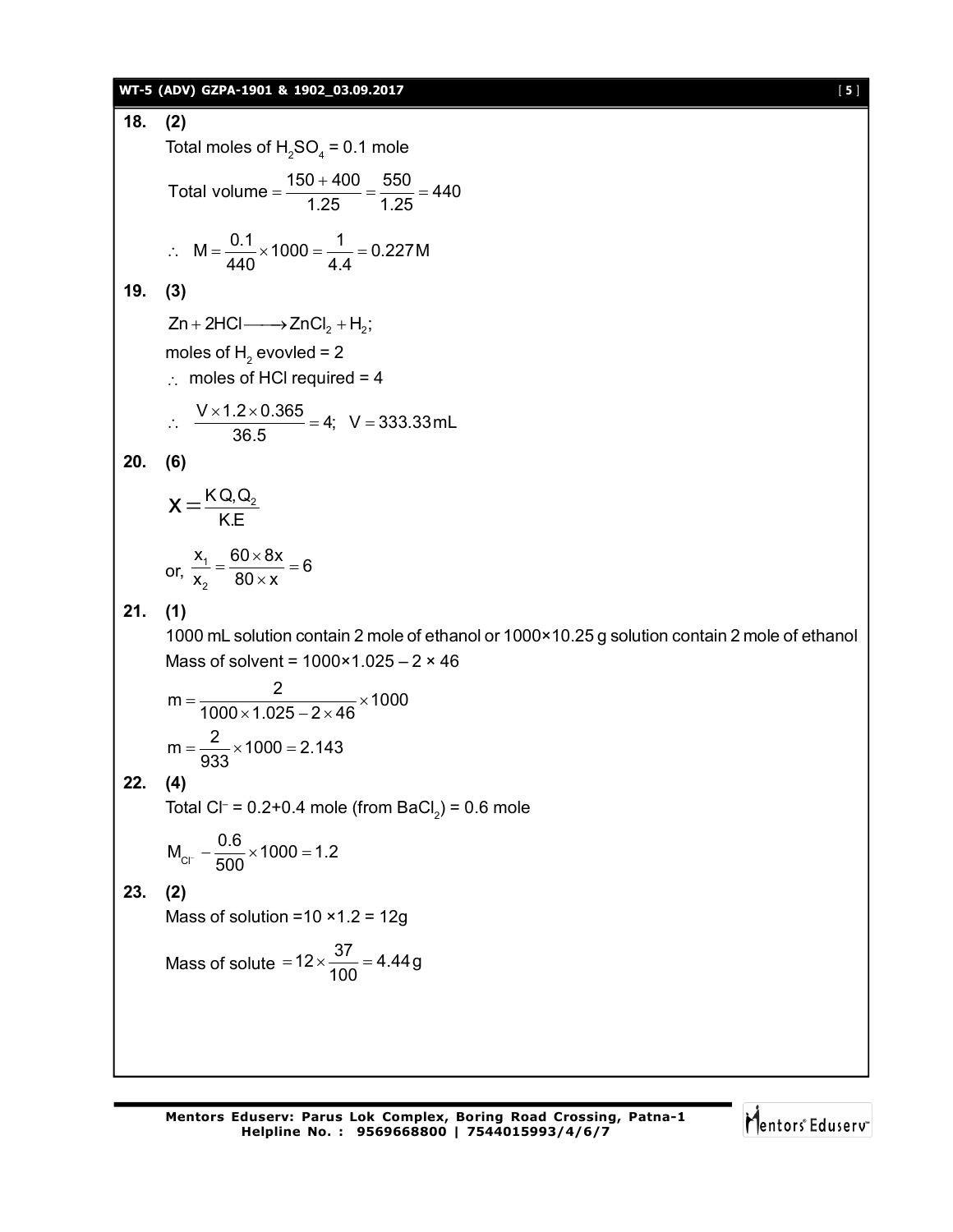## **PHYSICS**

#### **24. (A)**

Force is parallel to a line  $y = \frac{3}{2}$  $\frac{3}{2}$  x + c

The equation of given line can be written as

$$
y = -\frac{k}{3}x + \frac{5}{3}
$$

Work done will be zero, when force is perpendicular to the displacement i.e., the above two lines are perpendicular to each other

 $\frac{1}{2}$   $(1+1)$ 

 $^{+}$ 

So, 
$$
m_1m_2 = -1
$$
  
\nor  $\left(\frac{3}{2}\right)\left(-\frac{k}{3}\right) = -1$   
\nor k = 2  
\n25. (D)  
\n26. (D)  
\nComponent of  $3\hat{i} + 4\hat{j}$  along  $\hat{i} + \hat{j} = \frac{(3\hat{i} + 4\hat{j}) \cdot (\hat{i} + \hat{j})}{|\hat{i} + \hat{j}|^2} (\hat{i} + \hat{j})$   
\n $= \frac{7}{2}(\hat{i} + \hat{j})$   
\n27. (B)  
\n28. (D)  
\n29. (A)  
\nUse R =  $\sqrt{a^2 + b^2 + 2ab\cos\theta}$  and  
\nS =  $\sqrt{a^2 + b^2 - 2ab\cos\theta}$   
\nalso tan  $\alpha = \frac{bsin\theta}{a + b\cos\theta}$   
\n30. (B)  
\n $\frac{dr}{dt} = 2bt \hat{i} + 3ct^2 \hat{j}$   
\ntan 60° =  $\frac{2bt}{3ct^2}$   
\n $\Rightarrow t = \frac{2b}{3\sqrt{3}c}$   
\n31. (A, C)  
\n32. (A, C, D)

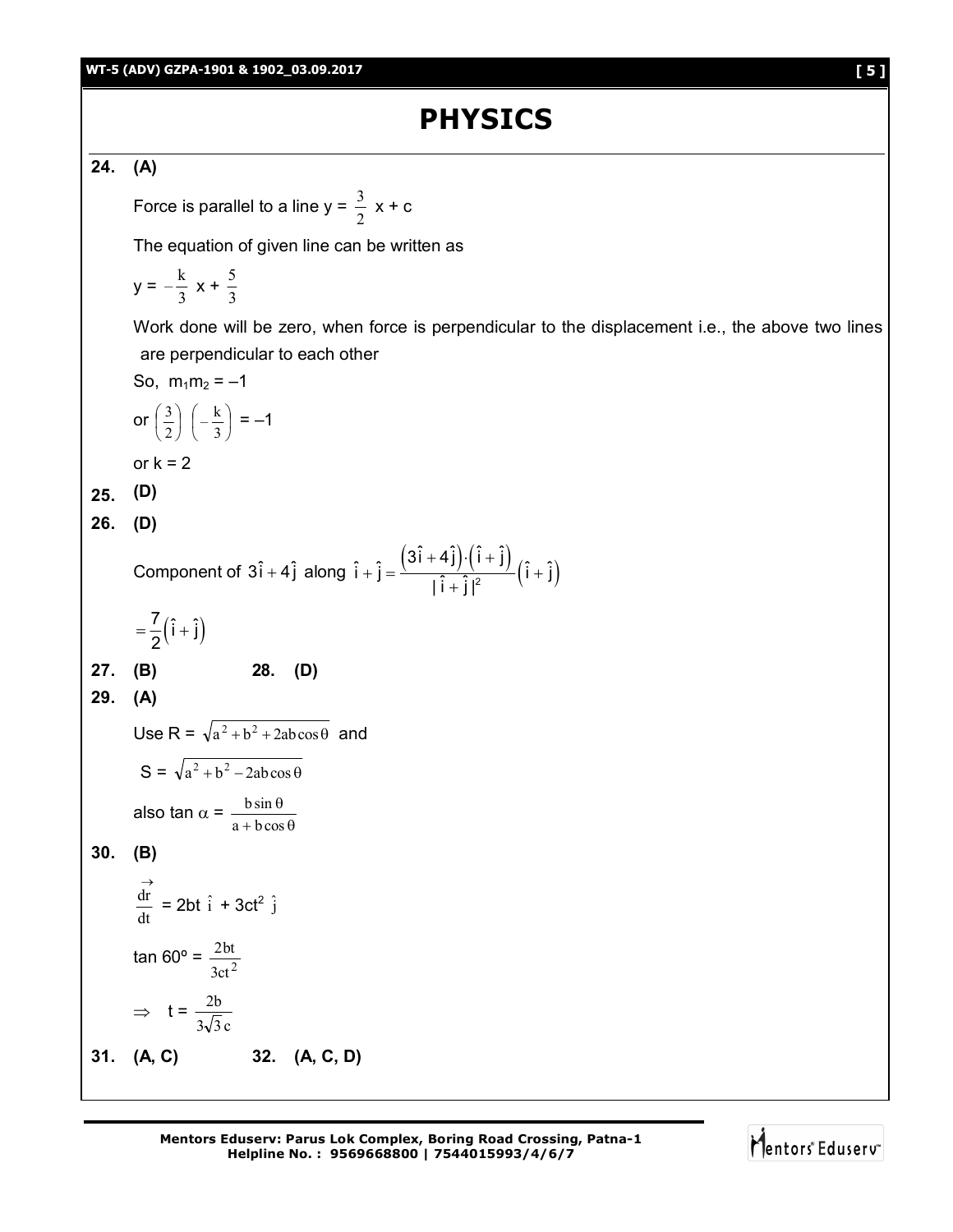#### **[ 6 ] WT-5 (ADV) GZPA-1901 & 1902\_03.09.2017 33. (B, C)** Except F, resultant of rest four forces is 5N in fourth quadrant. Therefore F should be equal & opposite to this resultant or it should be 5 N in  $2^{nd}$  quadrant. **34. (A, D) 35. (A)**  $\frac{dv}{dt} = (2t + 1)$ J v 0  $dv = \int (2t +$ t 0  $(2t+1)$  dt  $v = t^2 + t$ **36. (C)** dx  $v \frac{dv}{dt} = 2x + 1$  $vdv = (2x + 1) dx$ Ì v  $\int_{0}^{x} v dv = \int_{0}^{x} (2x +$ x  $\boldsymbol{0}$  $(2x+1)dx \Rightarrow \frac{1}{2}$  $\frac{v^2}{2} = x^2 + x$ **37. (A)**  $\frac{dv}{dt}$  = 2v + 1  $\int_{0}^{\infty} \frac{dv}{2v+}$ v  $\int_{0}^{1} 2v + 1$  $\frac{dv}{v+1} = \int$ t 0 dt v 0  $\frac{\ln(2v+1)}{2} \bigg|^{v} = t$ 2  $\Rightarrow \left[ \frac{\ln(2v+1)}{2} \right]_0^v = t \qquad \Rightarrow \frac{1}{2} \{ \ln(2v+1) - \ln 1 \} = t$ 2  $\Rightarrow$   $\frac{1}{6}$ {ln(2v + 1) – ln1} = t ⇒  $\ln(2v + 1) = 2t$  ⇒  $2v + 1 = e^{2t}$  ⇒  $2v = e^{2t} - 1$  ∴  $v = \frac{e^{2t} - 1}{2}$ 2  $\therefore$  v =  $\frac{e^{2t}-1}{2}$ **38. (B) 39. (A) 40. (1)**  $P \sin 60^\circ = 4$  $P = \frac{8}{6}$ 3  $=$

So; resultant = 
$$
P\cos 60^\circ = \frac{4}{\sqrt{3}} \times \frac{\sqrt{3}}{\sqrt{3}} = \frac{4}{3}\sqrt{3}
$$

So,  $m - n = 4 - 3 = 1$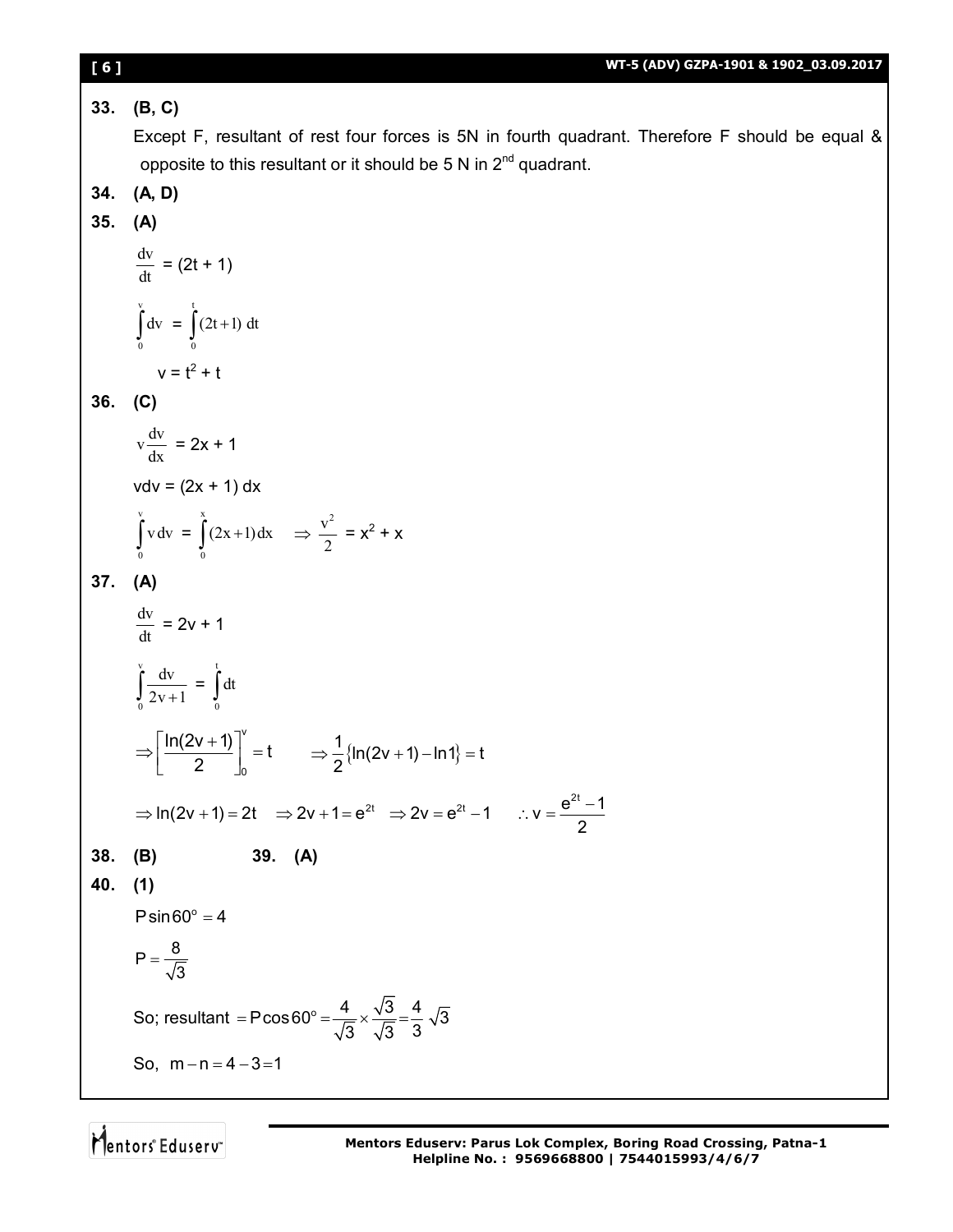#### **WT-5 (ADV) GZPA-1901 & 1902\_03.09.2017 [ 7 ]**

**41. (8)**  $(4+4)+j(4-12)+k(-6-2)$ ˆ ˆ ˆ i j k  $\vec{A} \times \vec{B} = |3 \quad 1 \quad 2| = \hat{i}(4+4) + \hat{j}(4-12) + \hat{k}(-6-2) = 8\hat{i} - 8\hat{j} - 8\hat{k}$ 2  $-2$  4  $\times$ B =  $\begin{vmatrix} 3 & 1 & 2 \end{vmatrix}$  = i  $(4+4)$  + j  $(4-12)$  + k  $(-6-2)$  = 8i - 8j - 8  $\overline{\phantom{a}}$  $\rightarrow$   $\rightarrow$ | A $\times$ B |= 8 $\sqrt{3}$  unit  $\rightarrow$  $A \cdot B = 6 - 2 + 8 = 12$  $\rightarrow$  $\frac{|A \times B|}{\sqrt{3}} = \frac{8\sqrt{3}}{12} = \frac{2}{3}\sqrt{3} = \frac{2}{\sqrt{3}}$  $\overline{A} \cdot \overline{B}$  12 3  $\sqrt{3}$  $\therefore \frac{|A \times B|}{|\vec{a}|\vec{B}|} = \frac{8\sqrt{3}}{40} = \frac{2}{3}\sqrt{3} = -$ .  $\rightarrow$  $\frac{1}{2}$  $\therefore m^{n} = 2^{3} = 8$ **42. (2)**  $\frac{d}{dt}[A] = \frac{d}{dt}\left[t^2 + \frac{2t}{2} + 5\right] = 2t + \frac{2}{3}$ dt<sup>L 1</sup> dt  $3 \t3 \t3$  $=\frac{d}{dt}\left[t^2+\frac{2t}{3}+5\right]=2t+\frac{2t}{3}$ At  $t = 2/3$  s,  $\frac{dA}{dt} = 2 \times \frac{2}{3} + \frac{2}{3} = 2$ dt 3 3  $= 2 \times \frac{2}{2} + \frac{2}{3} = 2$  m<sup>2</sup>s<sup>-1</sup>. **43. (5) 44. (2)**  $\vec{v}_1 \cdot \vec{v}_2 = 0 \implies t = 2 \sec$ **45. (4) 46. (2)** Here,  $\vec{F}_1 = 3\hat{k}$  $\vec{F}_2 = 5 \sin 37^\circ \hat{i} + 5 \cos 37^\circ \hat{j} = 3 \hat{i} + 4 \hat{j}$ and  $\vec{F}_3 = -4\sqrt{2} \cos 45^\circ \hat{i} - 4\sqrt{2} \sin 45^\circ \hat{j}$  $=-4\hat{i}-4\hat{j}$ For equilibrium of the particle,  $F_1 + F_2 + F_3 + F_4 = 0$  or  $3\hat{k} + 4\hat{j} + 3\hat{i} - 4\hat{j} - 4\hat{j} + \vec{F}_4 = 0$  $\therefore$   $\vec{F}_4 = \hat{i} - 3\hat{k}$  $\therefore$  | F<sub>4</sub> | =  $\sqrt{1+9}$  =  $\sqrt{10}$  $\rightarrow$  $\therefore$  n = 2

S  $W \leftarrow \rightarrow E$ <br> $X'$   $X$ x' y' y

N

**Mentors Eduserv: Parus Lok Complex, Boring Road Crossing, Patna-1 Helpline No. : 9569668800 | 7544015993/4/6/7**

Mentors Eduserv<sup>®</sup>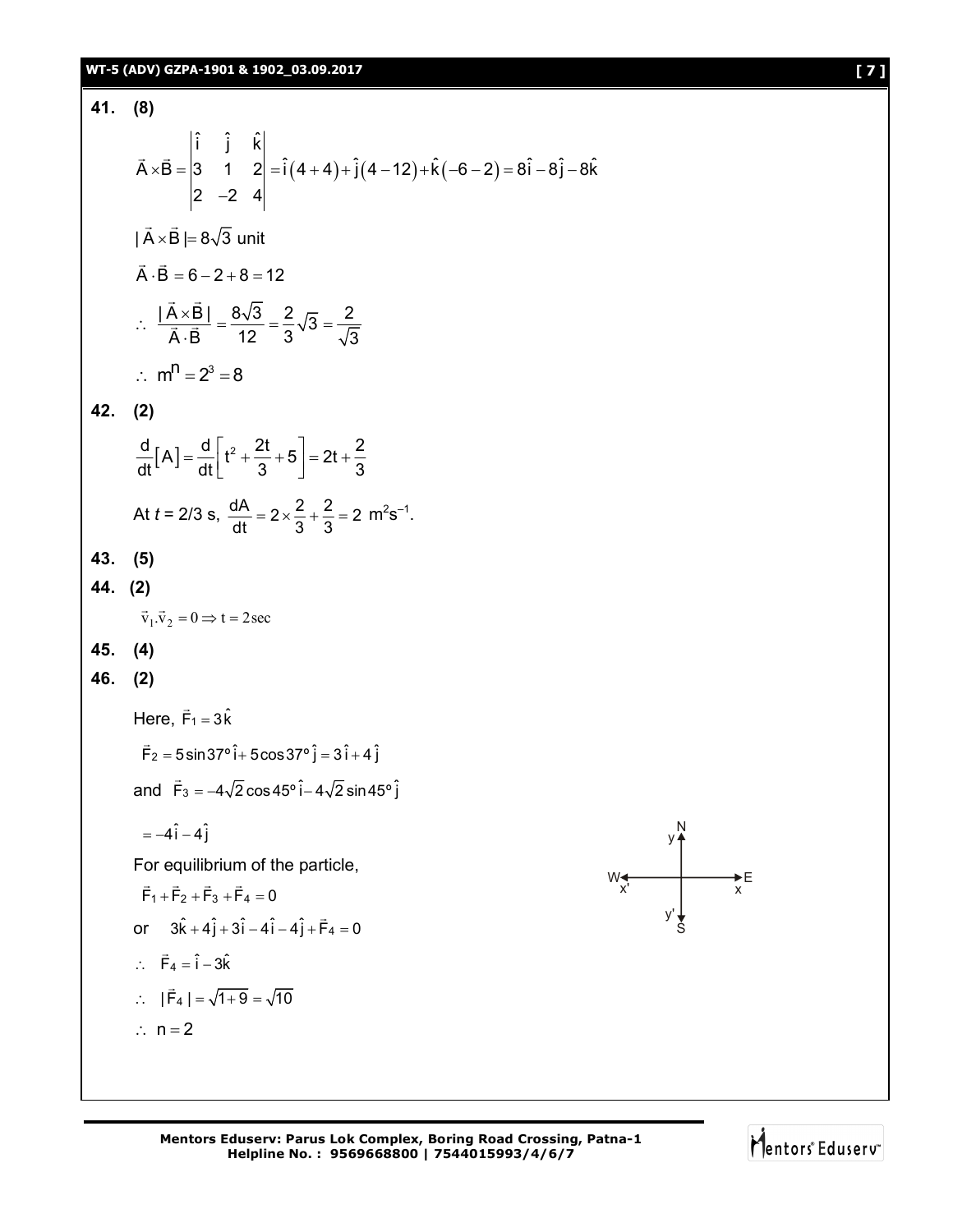[ **8** ] **WT-5 (ADV) GZPA-1901 & 1902\_03.09.2017 MATHEMATICS 47. (C)** Since  $x = 0$  is one of the solution so the product will be zero. **48. (B)**  $log (-2x) = 2 log (x + 1)$  $-2x > 0$   $\Rightarrow x < 0$  ........(i)  $x + 1 > 0$   $\Rightarrow x > -1$  ........(ii) from (i) & (ii), we get  $x \in (-1, 0)$  $\therefore$  - 2x = (x + 1)<sup>2</sup>  $\Rightarrow$  x<sup>2</sup> + 4x + 1 = 0  $\Rightarrow$  x =  $\frac{-4 \pm 2\sqrt{3}}{2}$ 2 so only one solution lies in  $(-1, 0)$ **49. (C)** <sup>1</sup> 3 log $_1$  (x $^2$  $+ x + 1$  > - 1  $\Rightarrow$  x<sup>2</sup> + x + 1 < 3  $\Rightarrow$  x<sup>2</sup> + x - 2 < 0  $\Rightarrow$  (x + 2) (x - 1) < 0  $\Rightarrow$  x  $\in$  (-2, 1) **50. (C)** Since  $\log_{x} 9 = 2 \log_{x} 3$  the equation may be written  $2y^{2} - 5y + 2 = 0$  where  $y = \log_{x} 3$ By the quadratic equation  $y = \frac{1}{2}$ 1 or  $y = 2$  and hence  $x = 9$  or  $x = \sqrt{3}$ , which lies between 1 and 2.  $2(log_x 3)^2 - 5 log_x 3 + 2 = 0$ 2 1 t t  $t_1t_2 = 1$ ;  $t_1 + t_2 = \frac{1}{2}$ 5 1 2 x x  $log_{x_2} 3 + log_{x_2} 3 = \frac{5}{6}$ 2 +  $log_{x_{0}} 3 =$  $3 \lambda_1$   $1 \lambda_3 \lambda_2$ 1 1  $\frac{1}{\log_3 x_1} + \frac{1}{\log_3 x_2} = \frac{\log_3(x_1x_2)}{1} =$ 5 2  $\Rightarrow$   $x_1x_2 = 9\sqrt{3}$ **51. (D)** If exactly one – ve than  $E = 1$ exactly two – ve then  $E = -1$ all three – ve then  $E = -3$ all three  $+$  ve then  $E = 3$  ]

Mentors Eduserv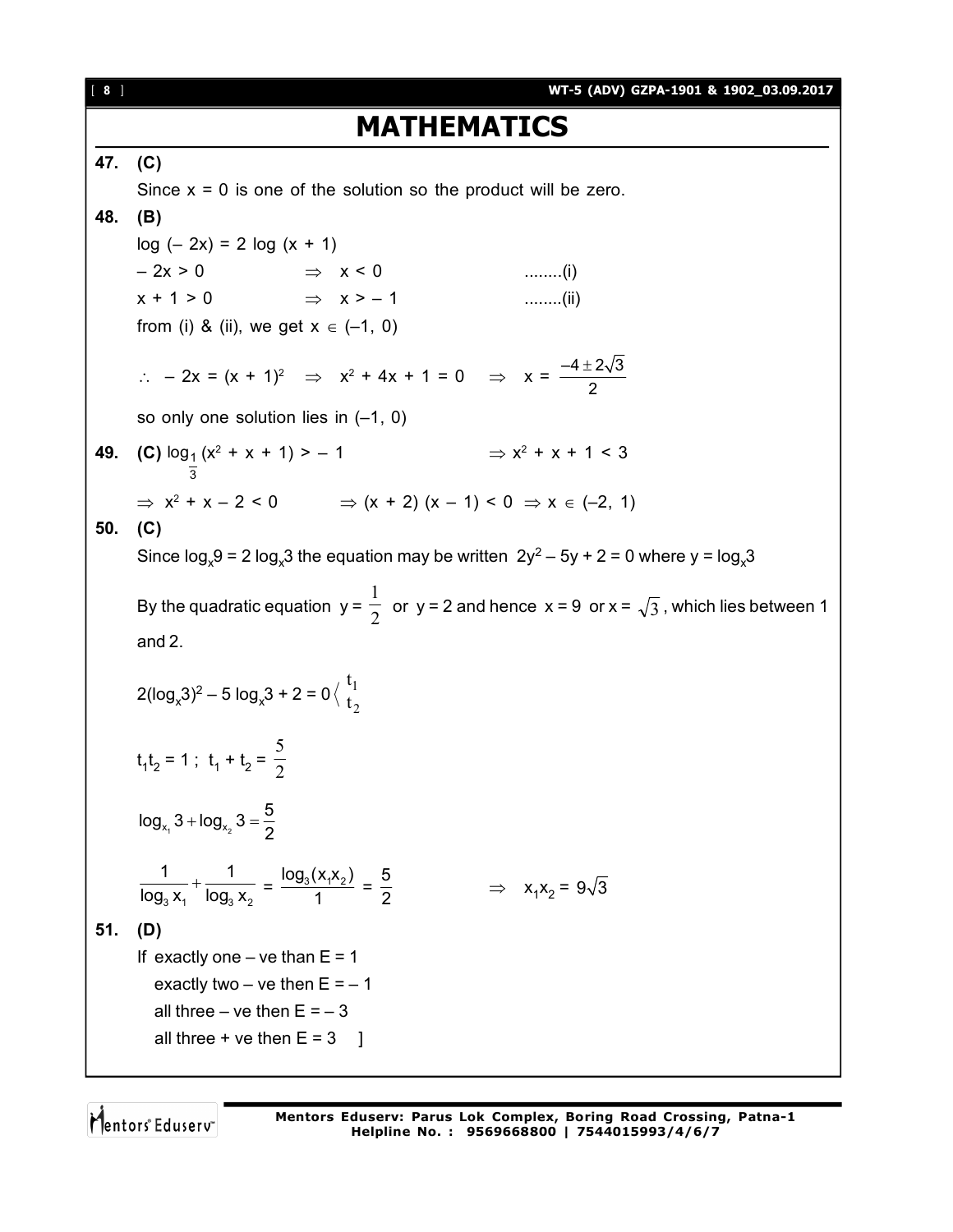#### **WT-5 (ADV) GZPA-1901 & 1902\_03.09.2017** [ **9** ]

**52. (B)** It is obvious **53. (B)** LHS=  $\frac{1}{2}$  $\frac{1}{2}$  [sin A + sin B + sin C + sin D] = 2  $\Rightarrow$   $\sum$  sin A = 4  $A = B = C = D = 90^{\circ} \Rightarrow$  result **54. (A,B,D)** logx  $\frac{1}{\log 3 + (1/2)\log x}$  + (1/2) $\log x$  $\frac{1}{\log 3 + \log x} = 0;$   $\therefore$   $\frac{\log_3 x}{1 + (1/2)\log_2 x} + \frac{1}{2} \frac{\log_3 x}{(1 + \log_3 x)}$  $3^{\prime\prime}$   $\sim$   $(11093)$  $\log_3 x$  1  $\log_3 x$  $1 + (1/2) \log_3 x$  2 (1 +  $\log_3 x$ )  $^{+}$  $+$  (1/2)log $_3$  x  $-$  2 (1+1 = 0 let  $log_3 x = y$ y  $\frac{1}{1+(y/2)}$  + y  $\frac{y}{2(1+y)} = 0;$  $y\left(\frac{2}{2} + \frac{1}{2} \right)$  $\left(\frac{2}{2+y}+\frac{1}{2(1+y)}\right)=0$ ; y[4 + 4y + 2 + y] = 0  $\Rightarrow$  y = 0 or y = – 6/5  $\Rightarrow$  log<sub>3</sub>x = 0 or log<sub>3</sub>x = – 6/5  $x = 1$  or  $x = 3^{-6/5}$  $\Rightarrow$  A, B, D does not hold good. ] **55. (C,D) 56. (A,B,D)** (C) in 'C' if the sign is  $(-)$  ve instead of  $(+)$  ve then the answer is 26 ] **57. (A, B, C, D)**  $\sin A = \frac{4}{5} \Rightarrow \cos A = \pm \frac{3}{5}$  $5^{6}$  5  $=$   $\Rightarrow$   $\cos A = \pm \frac{1}{2}$ and  $sinB = \frac{5}{12} \Rightarrow cosB = \pm \frac{12}{12}$  $13$   $-13$  $=\frac{6}{10} \Rightarrow \cosh = \pm \frac{1}{2}$ Hence,  $sin (A + B) = sinA cosB + cosA sinB$  has four possible values. **58. (C)**  $log(3^{1/2x} \cdot 3) = log(108 - 3^{1/x})$ 2x  $3^{1+\frac{1}{2x}} = 108 - 3^{1/x}$ Let  $3^{1/2x} = t$  $3t = 108 - t^2$ On solving, we get

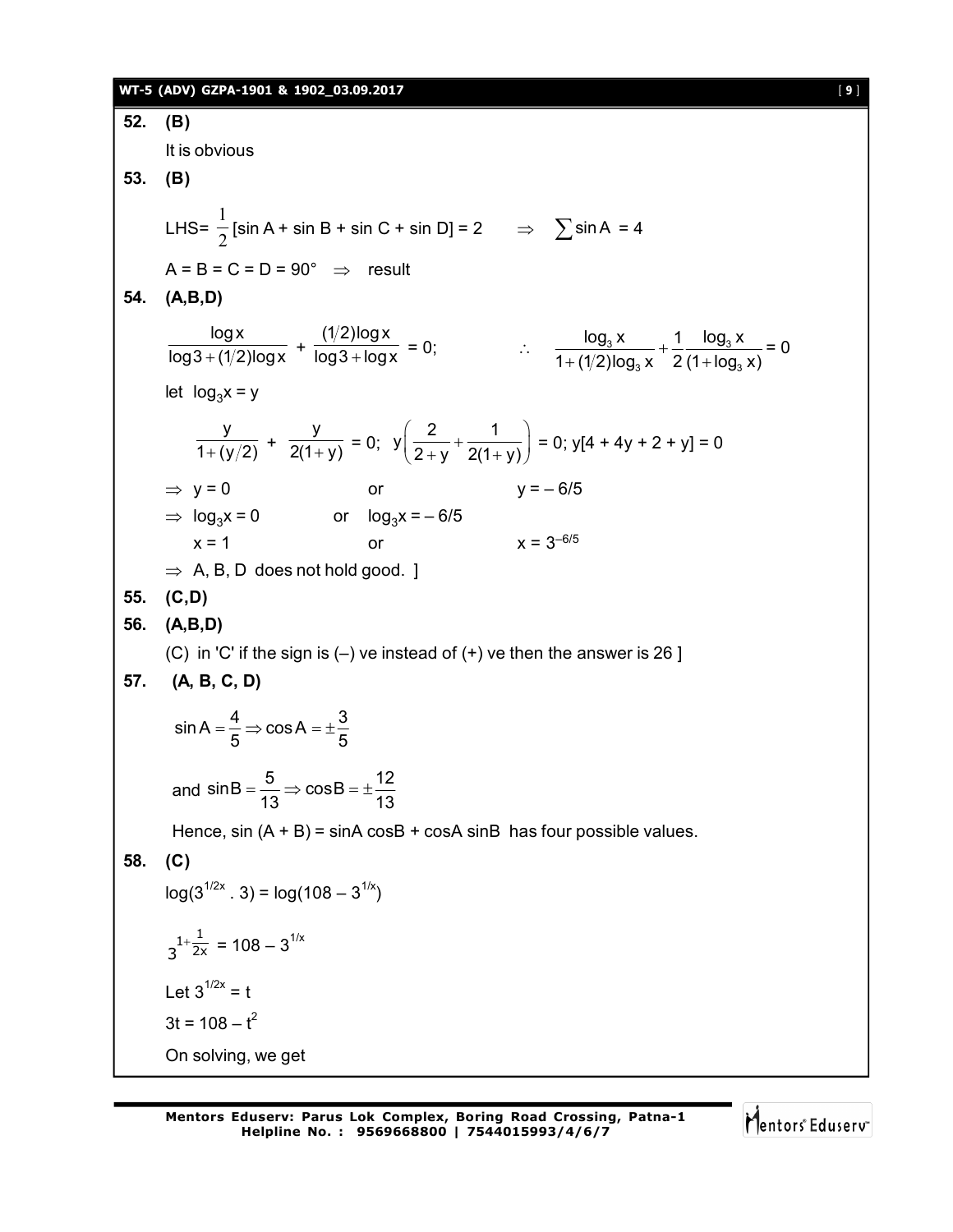[ **10** ] **WT-5 (ADV) GZPA-1901 & 1902\_03.09.2017**

t = 9 
$$
\Rightarrow
$$
 3<sup>1/2x</sup> = 9  $\Rightarrow \frac{1}{2x} = 2$   
\n $\therefore x = 1/4 \Rightarrow A = 1/4$   
\n59. (A)  
\n $5^{\log x - \log^2 x} = 5^{-3} \cdot 5^{\log x - 1}$   
\n $\log x - \log^2 x = -3 + \log x - 1$   
\n $\log^2 x = 4$   
\n $\log x = \pm 2$   
\n $x = 100, \frac{1}{100}$   
\nB = 2  
\n60. (B)  
\n $\therefore 10^{(\ln x)^2 + 6 \ln x - 16} = 10^0$   
\nLet t = ln x  
\nt<sup>2</sup> + 6t - 16 = 0  $\Rightarrow$  (t + 8) (t - 2) = 0  
\nt = -8, t = 2; ln x = 2  
\n $x = e^2 = C [\because C > 1; ln x = -8 \text{ is rejected}]$   
\n $\therefore d = \log \frac{1}{2} e^{-2 \ln 4} = 4$   
\n61. (D)  
\nAngle subtended by two consecutive matrix

Angle subtended by two consecutive marks at centre = 30° Hence at "half past 4", the angle is 45°

### **62. (A)**

Distance covered in 1 second =  $5\left(2\pi\right)\cdot\frac{1}{2}$ 2  $\left(2\pi \cdot \frac{1}{2}\right) = 5\pi m$ 

Dirstance covered in 1 hour =  $\frac{5}{10}$ 1000  $\frac{\pi}{20}$  × 60 × 60 = 56.52.

**63. (3)**

 $3 \sin \theta = 5(1-\cos \theta) = 5 \times 2\sin^2 \theta/2 \implies \tan \theta/2 = 3/5$ 

Mentors Eduserv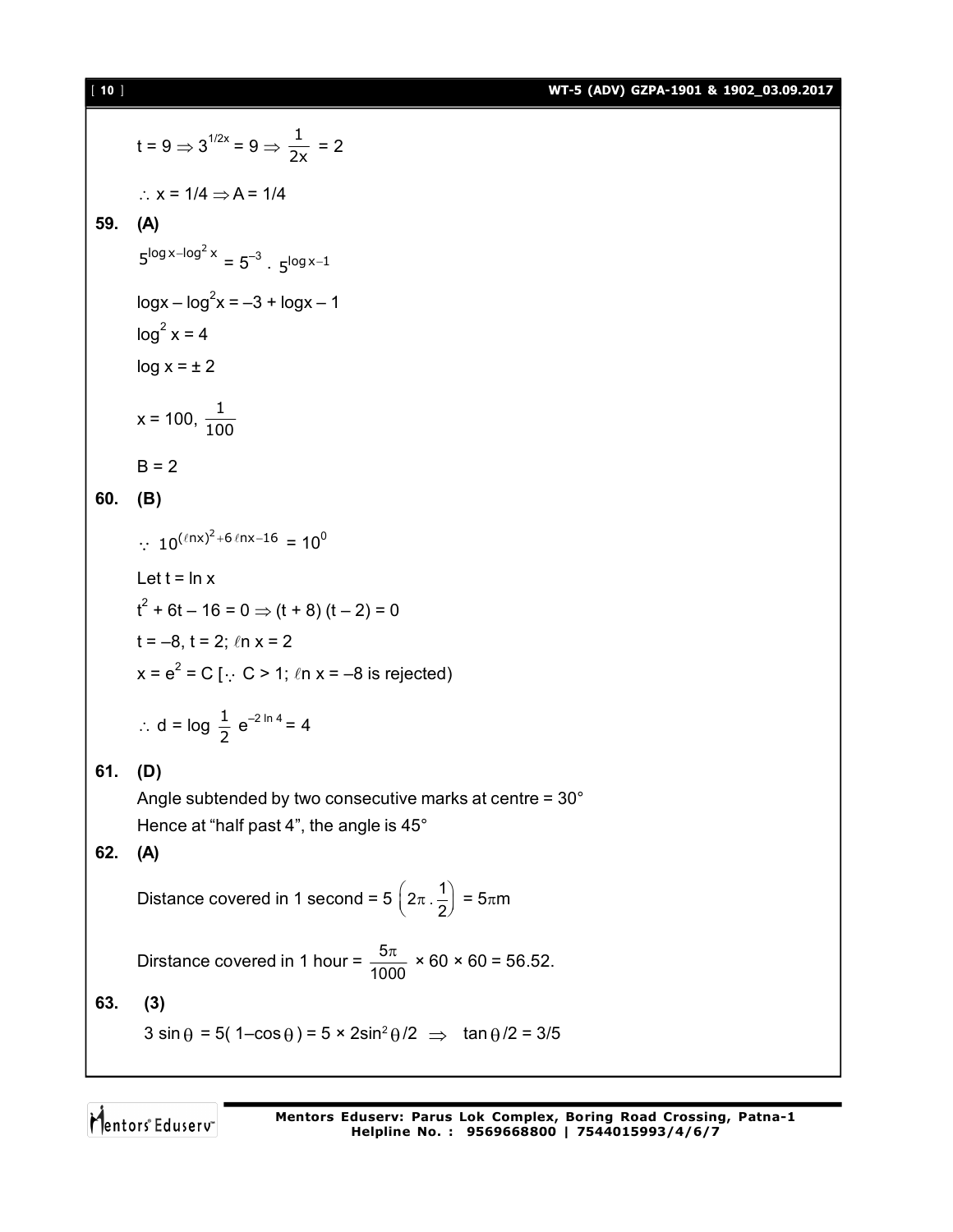#### **WT-5 (ADV) GZPA-1901 & 1902\_03.09.2017** [ **11** ]

5sin θ – 3cos θ = 5 × 
$$
\frac{2tan\frac{θ}{2}}{1 + tan^2\frac{θ}{2}} - 3\frac{(1 - tan^2\frac{θ}{2})}{1 + tan^2\frac{θ}{2}} = 5 \times \frac{2 \times \frac{3}{5}}{1 + \frac{9}{25}} - \frac{3 \times (1 - \frac{9}{25})}{1 + \frac{9}{25}} = 3
$$
  
\n64. (6)  
\n $log_8(kx^2 + wx + f) = 2$  ⇒  $kx^2 + wx + f = 64$   
\n∴  $kx^2 + wx + f - 64 = 0$  ....(1)  
\nalso (1) is identical to  $(3x - 1)(x + 15)$   
\n∴  $kx^2 + wx + f - 64 = 3x^2 + 44x - 15$   
\n $k = 3$ ;  $w = 44$  and  $f = 64 = -15$   
\n $k = 3$ ,  $w = 44$  and  $f = 49$   
\n∴  $k + w + f = 96$   
\n65. (3)  
\n3 sin A cosB = sinB cosA  
\ncosA sinB =  $\frac{3}{4}$   
\nsin (A + B) = 1  $\Rightarrow C = \frac{\pi}{2}$ , B =  $\frac{\pi}{2} - A$   
\n3 tan A = tan  $(\frac{\pi}{2} - A)$   
\n3 = cot<sup>2</sup>A  
\n66. (4)  
\nLet  $\theta = \frac{\pi}{16}$ ;  $8\theta = \frac{\pi}{2}$   
\n∴  $y = tan \theta + tan 5\theta + tan \theta\theta + tan 13\theta$   
\n∴  $y = (tan \theta - cot \theta) + (tan 5\theta - cot 5\theta)$   
\n[tan 13θ = tan(8θ + 5θ) = -cot 5θ; tan 9θ = tan(8θ + θ) = - cot θ ]  
\n= (tan θ - cot θ) + (cot 5θ - tan 5θ)  
\n $= \frac{sin^2 θ - cos^2 θ}{sin θ cos θ + sin 5θ cos 5θ}$   
\n $y = -2 \cdot \frac{sin 4θ}{cos 2θ sin 2θ} = -4$   
\nHence absolute value = 4 Ans.]